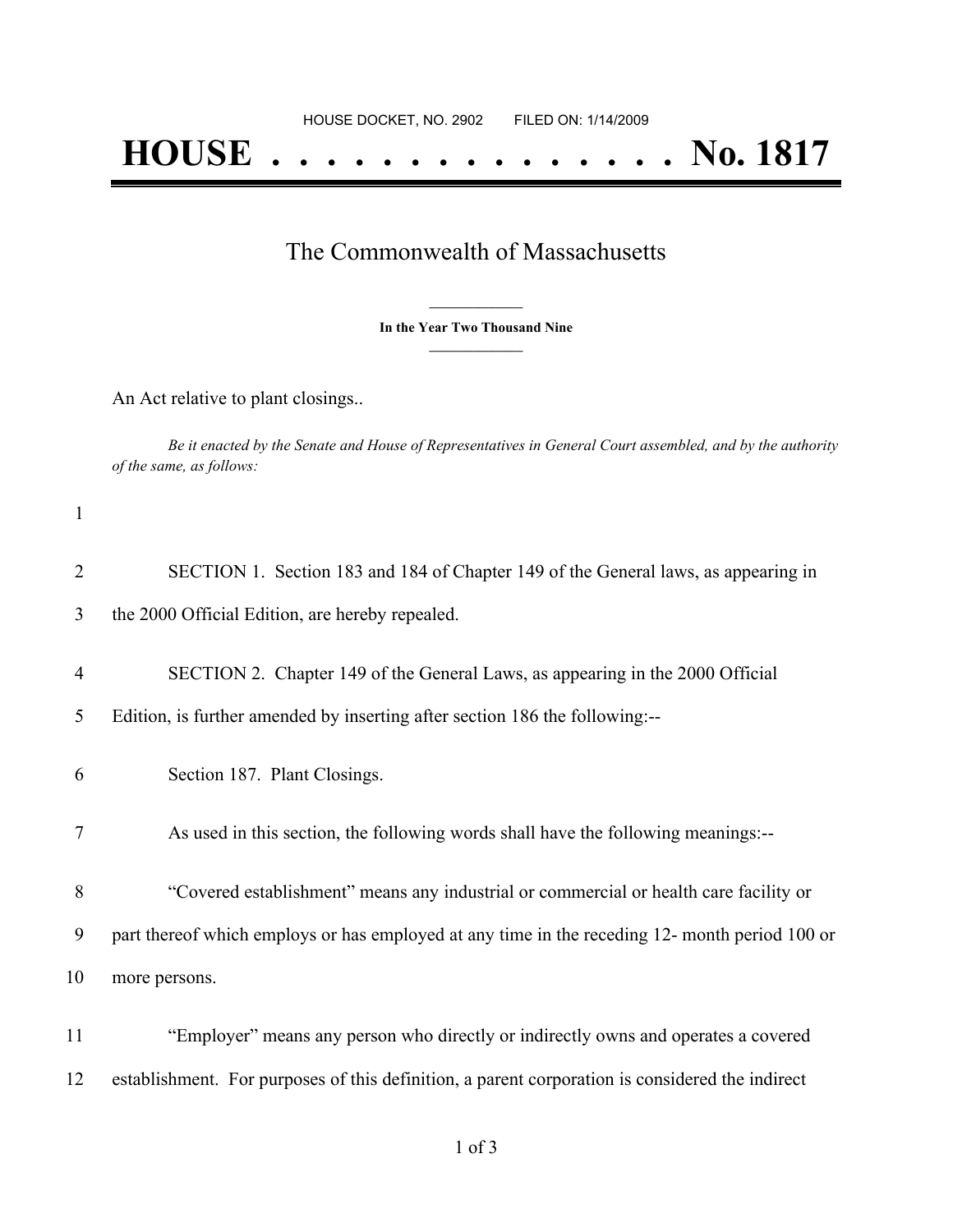owner and operator of any covered establishment that is directly owned and operated by its corporate subsidiary.

 "Physical calamity" means, but shall not be limited to, any calamity such as fire, flood or other natural disaster, including adjudicated bankruptcy.

 "Relocation" means the removal of all or substantially all of industrial or commercial or health care operations in a covered establishment to a new location, with in or without the Commonwealth of Massachusetts, 100 or more miles distant from it original location.

 b.) Any employer who relocates or terminates a covered establishment shall be liable to his, her or its employees for severance payments at a rate of no less than one week's pay for each year of employment by the employee in that establishment, notwithstanding any express contract which provides for such payment in the event of termination of employment in excess of that provided by this section. The severance pay to eligible employees shall be in addition to any final wage payment to the employee and shall be paid within one regular pay period after the employee's last full day of work, notwithstanding any other provisions of law.

 c.)There shall be no liability for severance pay to an eligible employee if: (1) relocation or termination of a covered establishment is necessitated by a physical calamity (2) that employee accepts employment at the new location; or (3) that employee has been employed by the employer for less than three years.

 d.) Any employer who violates the provisions of this section of this section shall be liable to the employee or employees affected in the amount of their unpaid severance pay. Action to recover the liability may be maintained against any employer in any state or federal court of competent jurisdiction by any one or more employees for and on behalf or himself or themselves

of 3